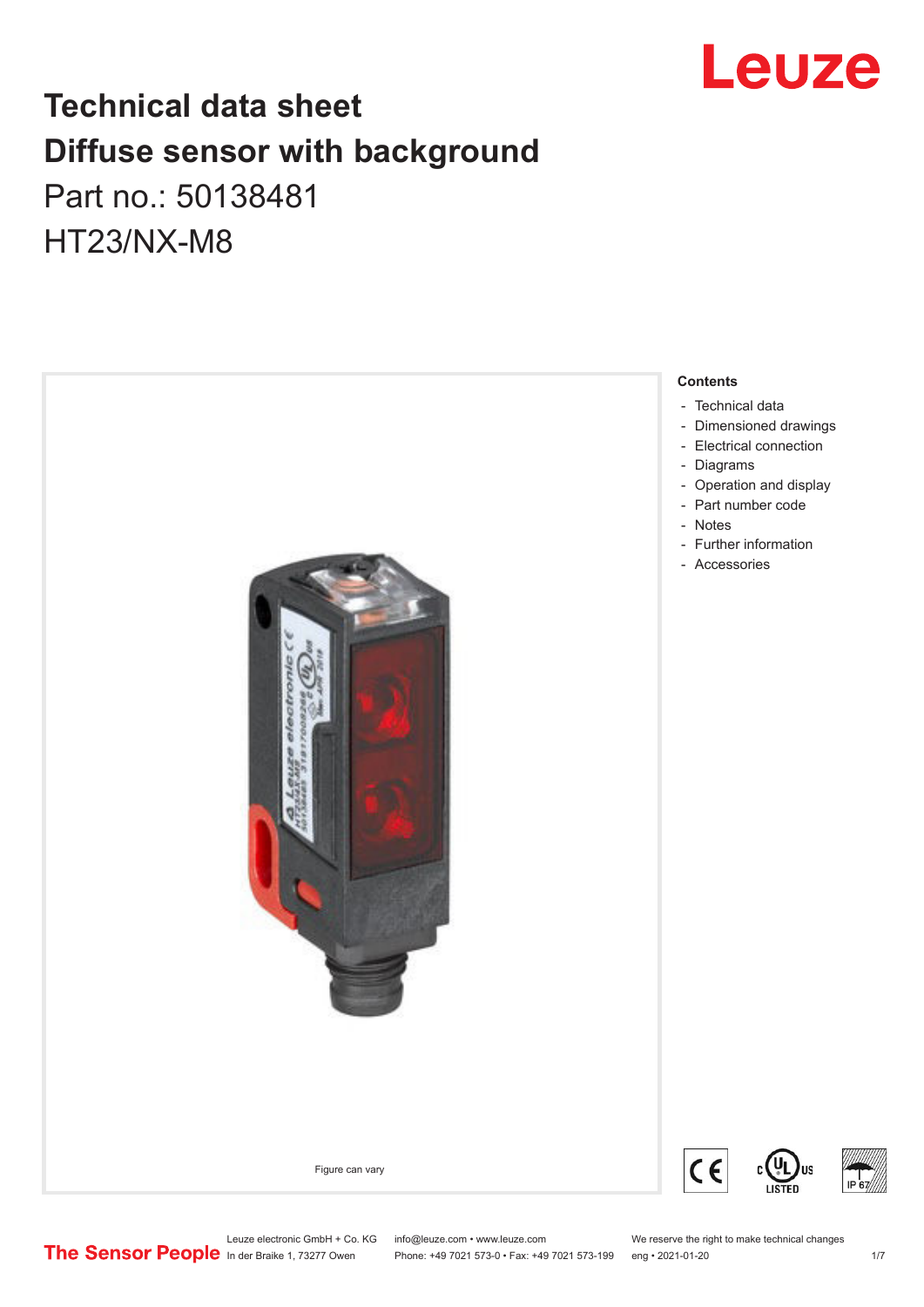ground suppression

# <span id="page-1-0"></span>**Technical data**

#### **Basic data**

**Series** 23 **Operating principle** Diffuse reflection principle with back-

#### **Optical data**

| <b>Black-white error</b>        | < 15% up to 200 mm                   |
|---------------------------------|--------------------------------------|
| <b>Operating range</b>          | Guaranteed operating range           |
| Operating range, white 90%      | 0.0050.4 m                           |
| Operating range, gray 18%       | $0.010.3$ m                          |
| Operating range, black 6%       | 0.0150.2 m                           |
| <b>Operating range limit</b>    | Typical operating range              |
| <b>Operating range limit</b>    | $0.0050.4$ m                         |
| <b>Adjustment range</b>         | 15  400 mm                           |
| Beam path                       | Focused                              |
| Light source                    | LED, Red                             |
| <b>LED light wavelength</b>     | 645 nm                               |
| LED group                       | Exempt group (in acc. with EN 62471) |
| <b>Transmitted-signal shape</b> | Pulsed                               |
| Type of light spot geometry     | Round                                |
| Focus                           | Fixed                                |
| <b>Focal distance</b>           | 200 mm                               |
|                                 |                                      |

#### **Electrical data**

**Protective circuit** Polarity reversal protection

Short circuit protected

| Performance data              |                                     |
|-------------------------------|-------------------------------------|
| Supply voltage U <sub>B</sub> | 10  30 V, DC, Incl. residual ripple |
| <b>Residual ripple</b>        | $0 15 \%$ , From $U_{p}$            |
| <b>Open-circuit current</b>   | $015$ mA                            |
|                               |                                     |

#### **Outputs**

**Number of digital switching outputs** 1 Piece(s)

| <b>Switching outputs</b> |                                   |
|--------------------------|-----------------------------------|
| Voltage type             | DC.                               |
| Switching current, max.  | 100 mA                            |
| <b>Switching voltage</b> | high: $\geq$ (U <sub>B</sub> -2V) |
|                          | Low: $\leq$ 2V                    |
|                          |                                   |

| <b>Switching output 1</b>  |                     |
|----------------------------|---------------------|
| <b>Assignment</b>          | Connection 1, pin 4 |
| <b>Switching element</b>   | Transistor, NPN     |
| <b>Switching principle</b> | Dark switching      |
|                            |                     |

#### **Timing**

**Switching frequency** 1,000 Hz **Response time** 0.5 ms **Readiness delay** 300 ms

| <b>Connection 1</b>       |                |
|---------------------------|----------------|
| <b>Function</b>           | Signal OUT     |
|                           | Voltage supply |
| <b>Type of connection</b> | Connector      |
| <b>Thread size</b>        | M <sub>8</sub> |
| <b>Type</b>               | Male           |
| <b>Material</b>           | Plastic        |
| No. of pins               | 4-pin          |

#### **Mechanical data**

| Dimension (W x H x L)    | 11.4 mm x 34.2 mm x 18.3 mm  |
|--------------------------|------------------------------|
| <b>Housing material</b>  | <b>Plastic</b>               |
| <b>Plastic housing</b>   | PC-ABS                       |
| Lens cover material      | Plastic / PMMA               |
| Net weight               | 10q                          |
| <b>Housing color</b>     | <b>Black</b>                 |
|                          | Red                          |
| <b>Type of fastening</b> | Via optional mounting device |

#### **Operation and display**

| Type of display                     | I FD.                   |
|-------------------------------------|-------------------------|
| <b>Number of LEDs</b>               | 2 Piece(s)              |
| <b>Operational controls</b>         | Multiturn potentiometer |
| Function of the operational control | Range adjustment        |

#### **Environmental data**

| Ambient temperature, operation | -40  60 °C |
|--------------------------------|------------|
| Ambient temperature, storage   | -40  70 °C |

#### **Certifications**

| Degree of protection     | IP 67         |
|--------------------------|---------------|
| <b>Protection class</b>  | Ш             |
| <b>Certifications</b>    | c UL US       |
| <b>Standards applied</b> | IEC 60947-5-2 |

#### **Classification**

| <b>Customs tariff number</b> | 85365019 |
|------------------------------|----------|
| eCl@ss 5.1.4                 | 27270904 |
| eCl@ss 8.0                   | 27270904 |
| eCl@ss 9.0                   | 27270904 |
| eCl@ss 10.0                  | 27270904 |
| eCl@ss 11.0                  | 27270904 |
| <b>ETIM 5.0</b>              | EC002719 |
| <b>ETIM 6.0</b>              | EC002719 |
| <b>ETIM 7.0</b>              | EC002719 |

# Leuze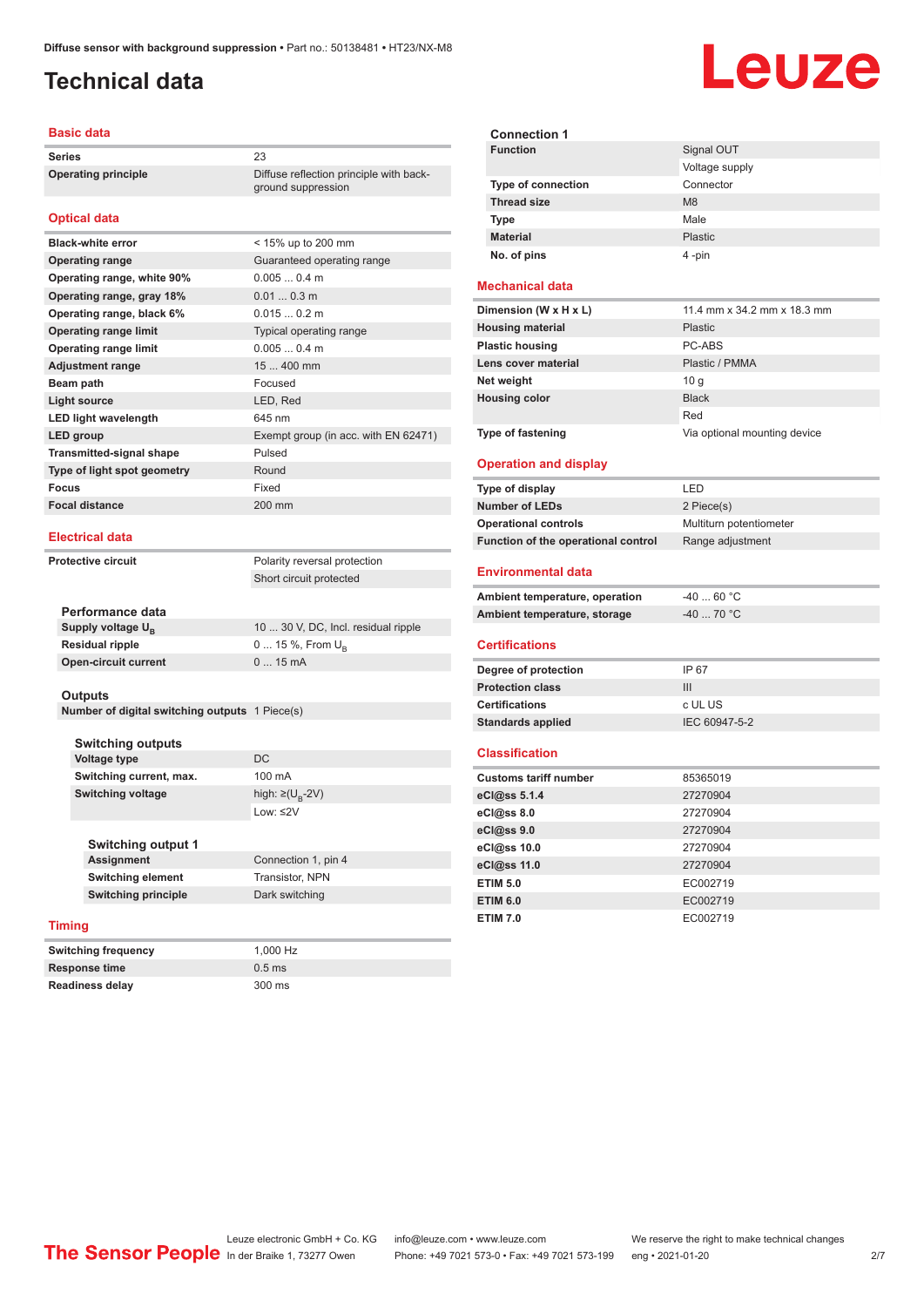# <span id="page-2-0"></span>**Dimensioned drawings**

Leuze

All dimensions in millimeters



# **Electrical connection**

**Connection 1**

| <b>Function</b>    | Signal OUT     |
|--------------------|----------------|
|                    | Voltage supply |
| Type of connection | Connector      |
| <b>Thread size</b> | M <sub>8</sub> |
| <b>Type</b>        | Male           |
| <b>Material</b>    | Plastic        |
| No. of pins        | 4-pin          |
|                    |                |

| Pin            | <b>Pin assignment</b> |
|----------------|-----------------------|
| 1              | V+                    |
| $\overline{2}$ | n.c.                  |
| 3              | <b>GND</b>            |
| $\overline{4}$ | OUT <sub>1</sub>      |

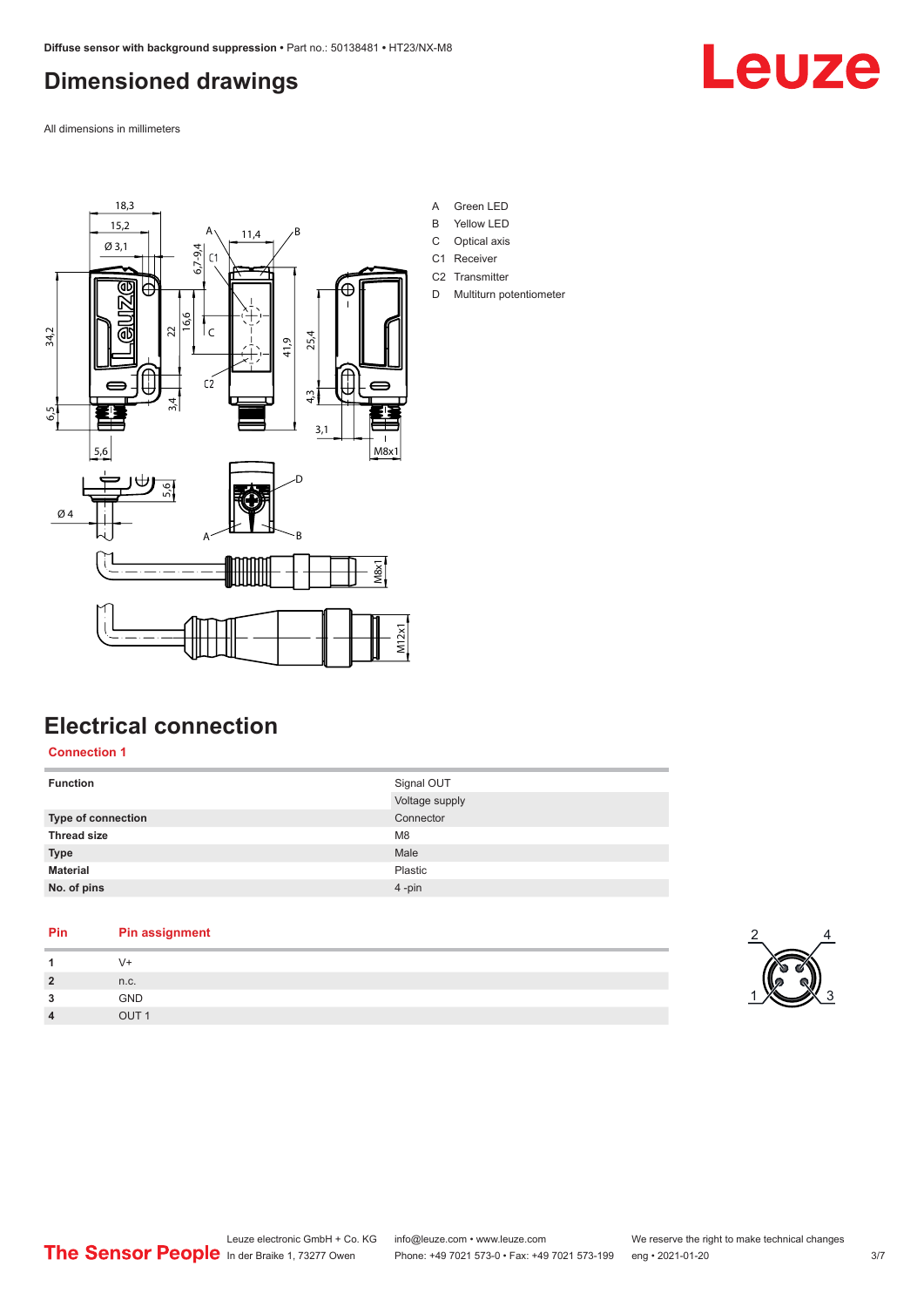## <span id="page-3-0"></span>**Diagrams**

### Typ. response behavior (white 90 %)



Typ. black/white behavior



**Operation and display**

| <b>LED</b> | <b>Display</b>           | Meaning               |
|------------|--------------------------|-----------------------|
|            | Yellow, continuous light | Object detected       |
|            | Green, continuous light  | Operational readiness |

### C Black 6%

x Range [mm]

A White 90% B Gray 18%

y Reduction of range [mm]

#### Leuze electronic GmbH + Co. KG info@leuze.com • www.leuze.com We reserve the right to make technical changes<br> **The Sensor People** in der Braike 1, 73277 Owen Phone: +49 7021 573-1 +49 7021 573-199 eng • 2021-01-20 Phone: +49 7021 573-0 • Fax: +49 7021 573-199 eng • 2021-01-20 4/7

# Leuze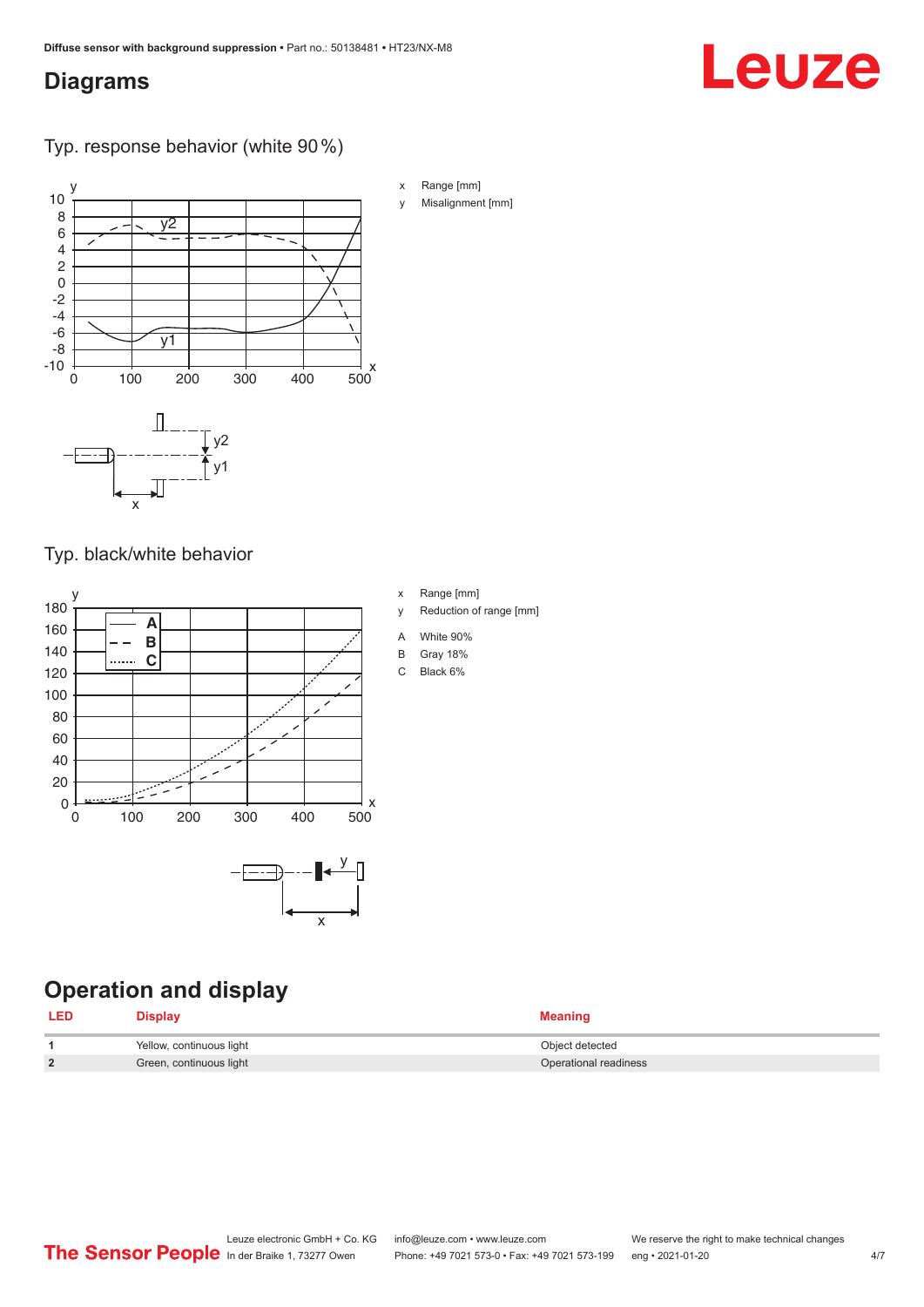## <span id="page-4-0"></span>**Part number code**

Part designation: **AAA23.GJ/ ff-HH**



| AAA23       | Operating principle / construction<br>HT23: diffuse reflection sensor with background suppression<br>PRK23: retro-reflective photoelectric sensor with polarization filter<br>LS23: throughbeam photoelectric sensor transmitter<br>LE23: throughbeam photoelectric sensor receiver<br>ET23: energetic diffuse reflection sensor<br>FT23: diffuse reflection sensor with fading |
|-------------|---------------------------------------------------------------------------------------------------------------------------------------------------------------------------------------------------------------------------------------------------------------------------------------------------------------------------------------------------------------------------------|
| G           | Equipment<br>T: autocollimation principle (single lens) for highly transparent bottles without tracking                                                                                                                                                                                                                                                                         |
| J           | Operating range adjustment<br>3: teach-in via button                                                                                                                                                                                                                                                                                                                            |
| ff          | Switching output / function / OUT1OUT2 (OUT1 = pin 4, OUT2 = pin 2)<br>2: NPN transistor output, light switching<br>N: NPN transistor output, dark switching<br>4: PNP transistor output, light switching<br>P: PNP transistor output, dark switching<br>X: pin not used                                                                                                        |
| HH          | <b>Electrical connection</b><br>n/a: cable, standard length 2000 mm, 3-wire<br>M8: M8 connector, 4-pin (plug)<br>200-M12: cable, length 200 mm with M12 connector, 4-pin, axial (plug)<br>M12: M12 connector, 4-pin (plug)<br>200-M8: cable, length 200 mm with M8 connector, 4-pin, axial (plug)                                                                               |
| <b>Note</b> |                                                                                                                                                                                                                                                                                                                                                                                 |
|             | $\&$ A list with all available device types can be found on the Leuze website at www.leuze.com.                                                                                                                                                                                                                                                                                 |

### **Notes**

| Observe intended use! |                                                                                                                                                                                                                               |  |  |  |
|-----------------------|-------------------------------------------------------------------------------------------------------------------------------------------------------------------------------------------------------------------------------|--|--|--|
|                       | $\%$ This product is not a safety sensor and is not intended as personnel protection.<br>$\&$ The product may only be put into operation by competent persons.<br>♦ Only use the product in accordance with its intended use. |  |  |  |



#### **For UL applications:**

 $\%$  Only for use in "class 2" circuits

ª These proximity switches shall be used with UL Listed Cable assemblies rated 30V, 0.5A min, in the field installation, or equivalent (categories: CYJV/ CYJV7 or PVVA/PVVA7)

# **Further information**

- Typ. operating range limit/adjustment range: max. achievable operating range/adjustment range for light objects (white 90%)
- Operating range: recommended operating range for objects with different diffuse reflection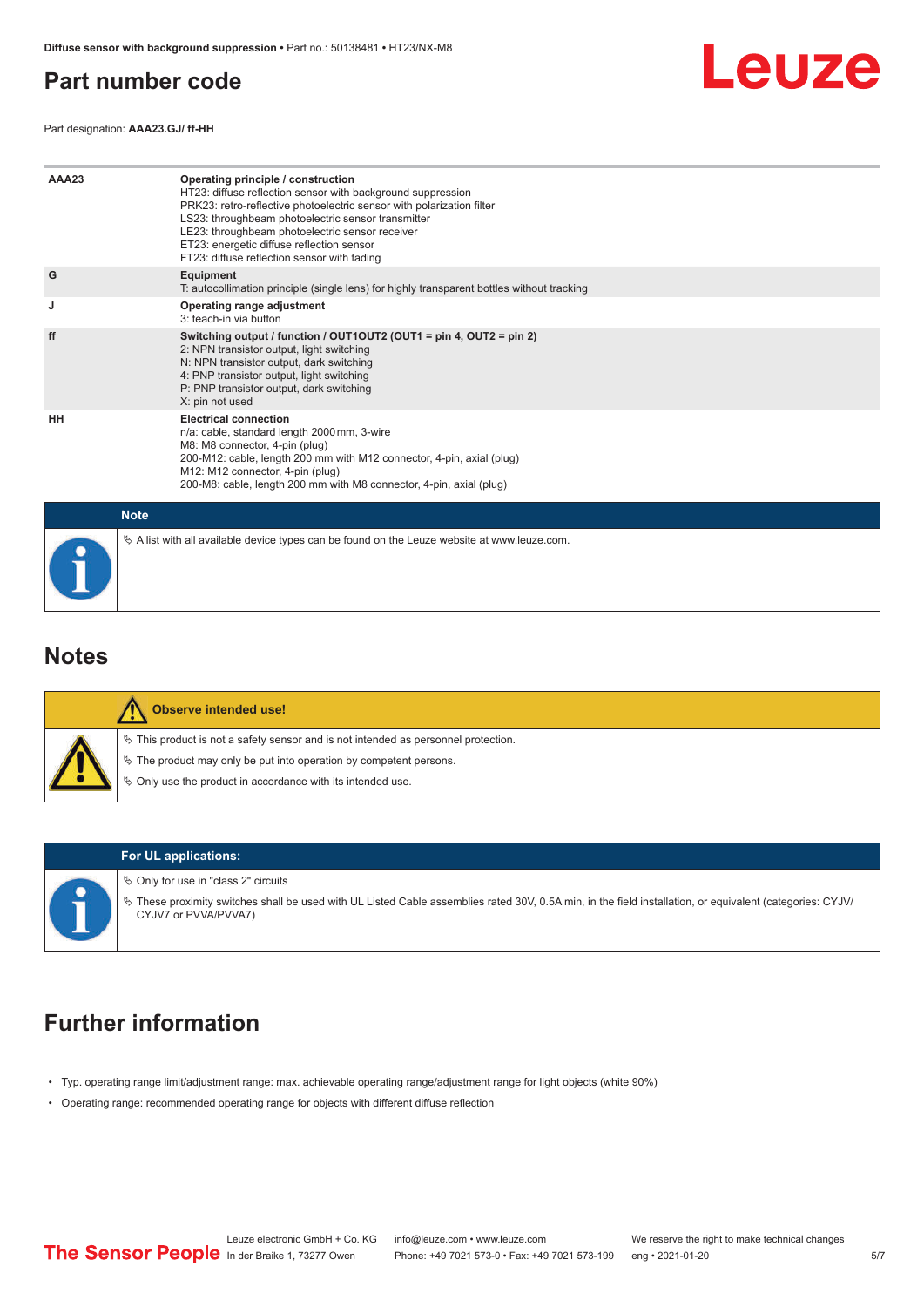# **Accessories**

# Connection technology - Connection cables

|    | Part no. | <b>Designation</b> | <b>Article</b>   | <b>Description</b>                                                                                                                                |
|----|----------|--------------------|------------------|---------------------------------------------------------------------------------------------------------------------------------------------------|
| ΛĦ | 50130850 | KD U-M8-4A-V1-050  | Connection cable | Connection 1: Connector, M8, Axial, Female, 4 -pin<br>Connection 2: Open end<br>Shielded: No<br>Cable length: 5,000 mm<br>Sheathing material: PVC |
|    | 50130871 | KD U-M8-4W-V1-050  | Connection cable | Connection 1: Connector, M8, Angled, Female, 4-pin<br>Connection 2: Open end<br>Shielded: No<br>Cable length: 5,000 mm<br>Sheathing material: PVC |

# Mounting technology - Mounting brackets

| Part no. | <b>Designation</b>   | <b>Article</b>      | <b>Description</b>                                                                                                                                                                                                            |
|----------|----------------------|---------------------|-------------------------------------------------------------------------------------------------------------------------------------------------------------------------------------------------------------------------------|
| 50118542 | BT 200M.5            | Mounting bracket    | Design of mounting device: Angle, L-shape<br>Fastening, at system: Through-hole mounting<br>Mounting bracket, at device: Screw type, Suited for M3 screws<br>Type of mounting device: Adjustable<br>Material: Stainless steel |
| 50124651 | <b>BT 205M-10SET</b> | Mounting device set | Design of mounting device: Angle, L-shape<br>Fastening, at system: Through-hole mounting<br>Mounting bracket, at device: Screw type<br>Type of mounting device: Rigid<br>Material: Metal                                      |
| 50060511 | BT <sub>3</sub>      | Mounting device     | Design of mounting device: Angle, L-shape<br>Fastening, at system: Through-hole mounting<br>Mounting bracket, at device: Screw type<br>Type of mounting device: Rigid<br>Material: Metal                                      |

# Mounting technology - Rod mounts

| Part no. | <b>Designation</b> | <b>Article</b>  | <b>Description</b>                                                                                                                                                                                                                                           |
|----------|--------------------|-----------------|--------------------------------------------------------------------------------------------------------------------------------------------------------------------------------------------------------------------------------------------------------------|
| 50117829 | BTP 200M-D12       | Mounting system | Design of mounting device: Protection hood<br>Fastening, at system: For 12 mm rod<br>Mounting bracket, at device: Screw type<br>Type of mounting device: Clampable, Adjustable, Turning, 360°<br>Material: Metal                                             |
| 50117255 | BTU 200M-D12       | Mounting system | Design of mounting device: Mounting system<br>Fastening, at system: For 12 mm rod, Sheet-metal mounting<br>Mounting bracket, at device: Screw type, Suited for M3 screws<br>Type of mounting device: Clampable, Adjustable, Turning, 360°<br>Material: Metal |



Leuze